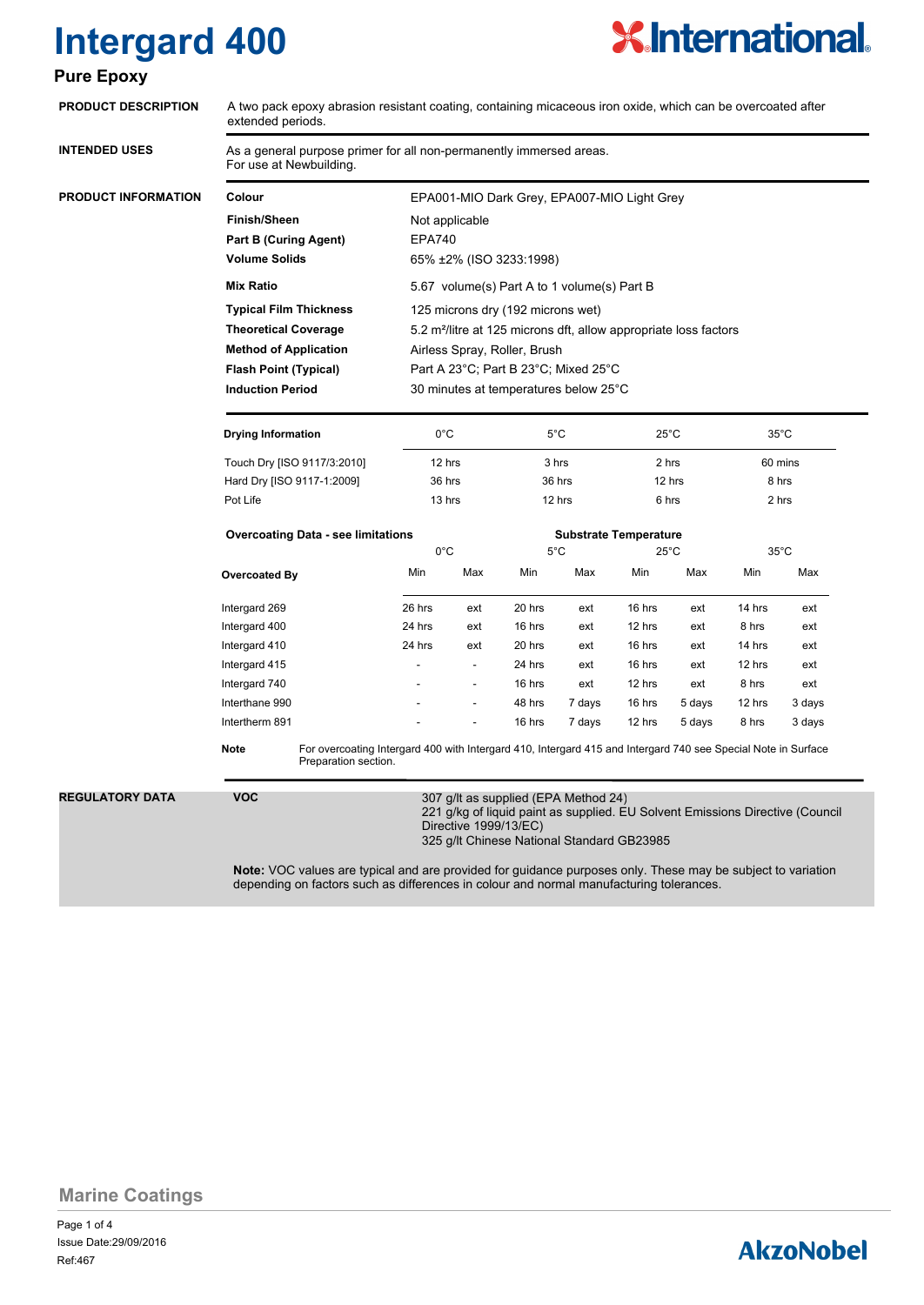



### **Pure Epoxy**

### **CERTIFICATION**

When used as part of an approved scheme, this material has the following certification:

- Food Contact Carriage of Grain (NOHA)
- Fire Resistance Surface Spread of Flame (Exova Warringtonfire)
- Fire Resistance Smoke & Toxicity (Exova Warringtonfire)
- Fire Resistance Marine Equipment Directive compliant

Consult your International Paint representative for details.

**SYSTEMS AND** Consult your International Paint representative for the system best suited for the surfaces to be protected. **COMPATIBILITY**

**SURFACE PREPARATIONS**

Use in accordance with the standard Worldwide Marine Specifications.

All surfaces to be coated should be clean, dry and free from contamination. High pressure fresh water wash or fresh water wash, as appropriate, and remove all oil or grease, soluble contaminants and other foreign matter in accordance with SSPC-SP1 solvent cleaning.

#### **NEWBUILDING**

Where necessary, remove weld spatter and smooth weld seams and sharp edges. Weld seams and areas of shop primer damage or breakdown should be blast cleaned to Sa2½ (ISO 8501-1:2007) or power tooled to Pt3 (JSRA SPSS:1984). Intact shop primers must be clean, dry and free from soluble salts and any other surface contaminants.

If the shop primer shows extensive or widely scattered breakdown, overall sweep blasting may be necessary. Consult your International Paint representative for specific recommendations.

#### **SPECIAL NOTE**

When overcoating with Intergard 410, Intergard 415 and Intergard 740 the anticipated level of intercoat adhesion can only be achieved in "extended" overcoating situations when:

a) the aged coating has the "extended" surface characteristics required for long term overcoatability. For example, an over applied epoxy MIO may not have its usual "textured" surface and will no longer be overcoatable after ageing unless it is abraded.

b) the coating to be overcoated is intact, tightly adherent, clean, dry and free of all contaminants. c) coatings with a glossy surface are treated by light surface abrasion, sweep blasting or other suitable processes which do not cut through or detract from the performance of the underlying coating.

Consult your International Paint representative for specific recommendations.

#### **NOTE**

**For use in Marine situations in North America, the following surface preparation standards can be used: SSPC-SP10 in place of Sa2½ (ISO 8501-1:2007)**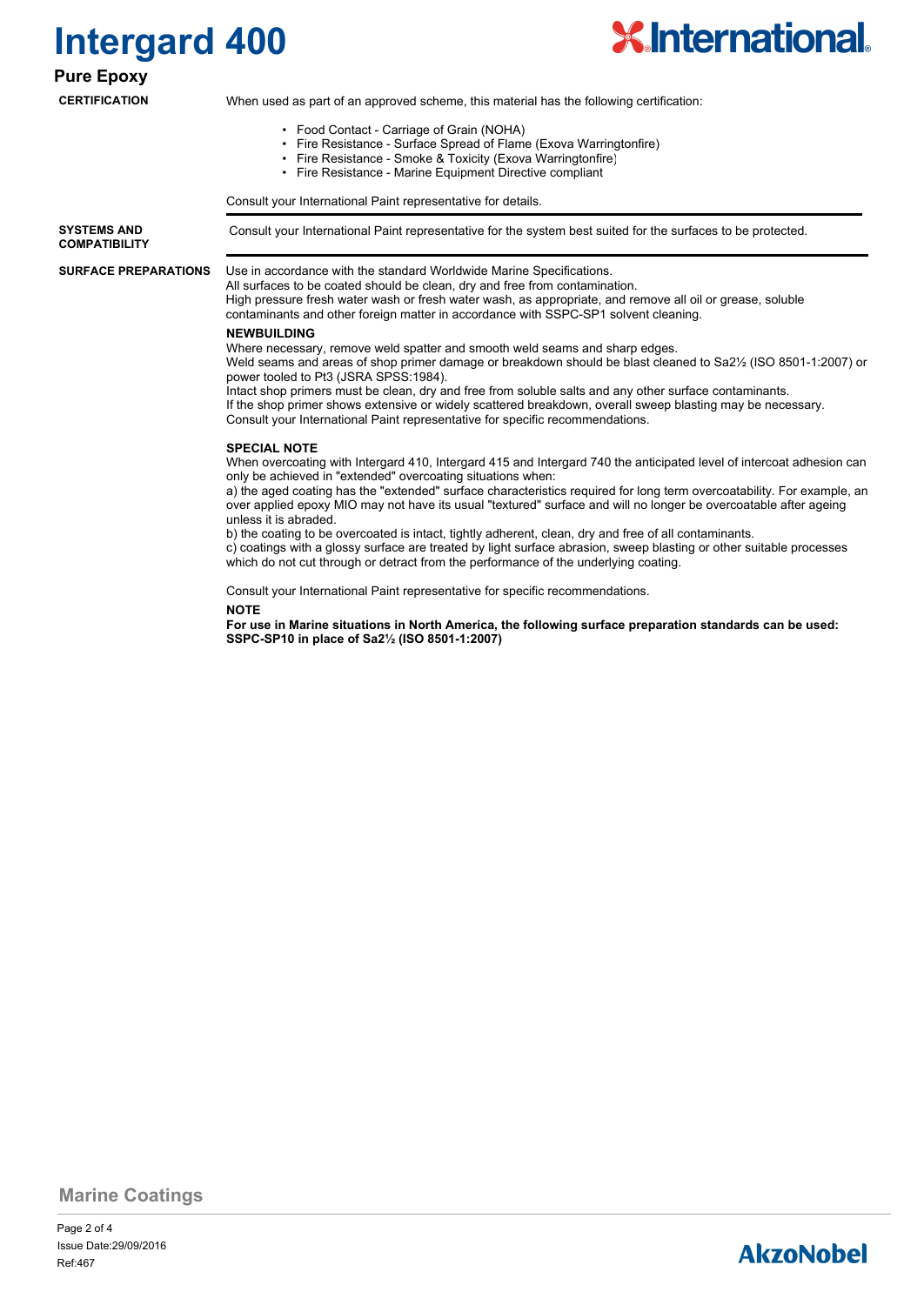# **Intergard 400 Pure Epoxy**

# **X.International.**

| <b>APPLICATION</b>                |                                                                                                                                                                                                                                                                                                                                                                                                                                                                                                                                                                                                                                                                                                                                                                                                                                                                                                                                                                                                                                                                                |  |  |  |
|-----------------------------------|--------------------------------------------------------------------------------------------------------------------------------------------------------------------------------------------------------------------------------------------------------------------------------------------------------------------------------------------------------------------------------------------------------------------------------------------------------------------------------------------------------------------------------------------------------------------------------------------------------------------------------------------------------------------------------------------------------------------------------------------------------------------------------------------------------------------------------------------------------------------------------------------------------------------------------------------------------------------------------------------------------------------------------------------------------------------------------|--|--|--|
| Mixing                            | Material is supplied in 2 containers as a unit. Always mix a complete unit in the proportions supplied.<br>(1) Agitate Base (Part A) with a power agitator.<br>(2) Combine entire contents of Curing Agent (Part B) with Base (Part A) and mix thoroughly with power agitator.                                                                                                                                                                                                                                                                                                                                                                                                                                                                                                                                                                                                                                                                                                                                                                                                 |  |  |  |
| <b>Thinner</b>                    | International GTA220. Thinning is not normally required. Consult the local representative for advice during<br>application in extreme conditions. Do not thin more than allowed by local environmental legislation.                                                                                                                                                                                                                                                                                                                                                                                                                                                                                                                                                                                                                                                                                                                                                                                                                                                            |  |  |  |
| <b>Airless Spray</b>              | Recommended<br>Tip Range 0.46-0.58 mm (18-23 thou)<br>Total output fluid pressure at spray tip not less than 176 kg/cm <sup>2</sup> (2500 p.s.i.)                                                                                                                                                                                                                                                                                                                                                                                                                                                                                                                                                                                                                                                                                                                                                                                                                                                                                                                              |  |  |  |
| <b>Conventional Spray</b>         | Application by conventional spray is not recommended.                                                                                                                                                                                                                                                                                                                                                                                                                                                                                                                                                                                                                                                                                                                                                                                                                                                                                                                                                                                                                          |  |  |  |
| <b>Brush</b>                      | Application by brush is recommended for small areas only. Multiple coats may be required to achieve specified film<br>thickness.                                                                                                                                                                                                                                                                                                                                                                                                                                                                                                                                                                                                                                                                                                                                                                                                                                                                                                                                               |  |  |  |
| Roller                            | Application by roller is recommended for small areas only. Multiple coats may be required to achieve specified film<br>thickness.                                                                                                                                                                                                                                                                                                                                                                                                                                                                                                                                                                                                                                                                                                                                                                                                                                                                                                                                              |  |  |  |
| <b>Cleaner</b>                    | International GTA822                                                                                                                                                                                                                                                                                                                                                                                                                                                                                                                                                                                                                                                                                                                                                                                                                                                                                                                                                                                                                                                           |  |  |  |
| <b>Work Stoppages and Cleanup</b> | Do not allow material to remain in hoses, gun or spray equipment. Thoroughly flush all equipment with<br>International GTA822. Once units of paint have been mixed they should not be resealed and it is advised that<br>after prolonged stoppages work recommences with freshly mixed units.<br>Clean all equipment immediately after use with International GTA822. It is good working practice to periodically<br>flush out spray equipment during the course of the working day. Frequency of cleaning will depend upon amount<br>sprayed, temperature, relative humidity and elapsed time, including any delays. Do not exceed pot life limitations.<br>All surplus materials and empty containers should be disposed of in accordance with appropriate regional<br>regulations/legislation.                                                                                                                                                                                                                                                                              |  |  |  |
| Welding                           | In the event welding or flame cutting is performed on metal coated with this product, dust and fumes will be<br>emitted which will require the use of appropriate personal protective equipment and adequate local exhaust<br>ventilation. In North America do so in accordance with instruction in ANSI/ASC Z49.1 "Safety in Welding and<br>Cutting."                                                                                                                                                                                                                                                                                                                                                                                                                                                                                                                                                                                                                                                                                                                         |  |  |  |
| <b>SAFETY</b>                     | All work involving the application and use of this product should be performed in compliance with all<br>relevant national Health, Safety & Environmental standards and regulations.                                                                                                                                                                                                                                                                                                                                                                                                                                                                                                                                                                                                                                                                                                                                                                                                                                                                                           |  |  |  |
|                                   | Prior to use, obtain, consult and follow the Material Safety Data Sheet for this product concerning health<br>and safety information. Read and follow all precautionary notices on the Material Safety Data Sheet and<br>container labels. If you do not fully understand these warnings and instructions or if you can not strictly<br>comply with them, do not use this product. Proper ventilation and protective measures must be provided<br>during application and drying to keep solvent vapour concentrations within safe limits and to protect<br>against toxic or oxygen deficient hazards. Take precautions to avoid skin and eye contact (ie. gloves,<br>goggles, face masks, barrier creams etc.) Actual safety measures are dependant on application methods<br>and work environment.<br><b>EMERGENCY CONTACT NUMBERS:</b><br>USA/Canada - Medical Advisory Number 1-800-854-6813<br>Europe - Contact (44) 191 4696111. For advice to Doctors & Hospitals only contact (44) 207 6359191<br>China - Contact (86) 532 83889090<br>R.O.W. - Contact Regional Office |  |  |  |

**Marine Coatings**